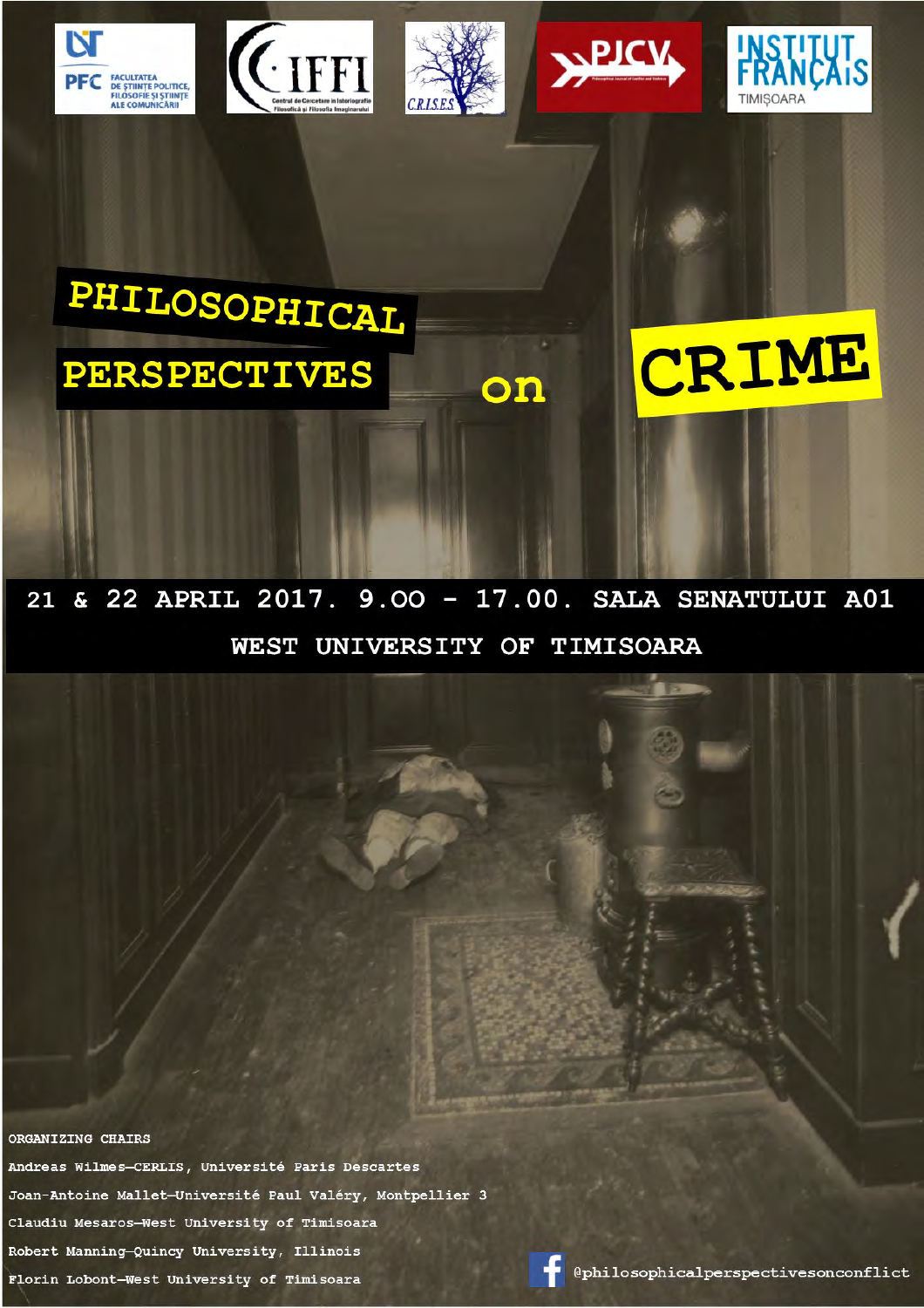# **Program**

### **FRIDAY, APRIL 21TH 2017**

### **9h00: Opening words:**

- Claudiu MESAROS (Prodecan, Facultatea de Științe Politice, Filosofie și Științe ale Comunicării, West University of Timisoara)
- Andreas WILMES (West University of Timisoara, Université Paris-Descartes [France], UVT/PFC—Center for Research in Philosophical Historiography and Philosophy of Imaginary, UMR CNRS  $n^{\circ}8070$ —Centre de Recherches sur les Liens Sociaux)
- Joan-Antoine MALLET (Université Paul-Valéry Montpellier 3 [France] and Centre de recherches interdisciplinaires en sciences humaines et sociales de Montpellier)

## **9h30: Keynote addresses: Philosophical reflections on the Romanian Holocaust (part 1, chair: Mihai PANU):**

- Robert J. MANNING (West University of Timisoara, Quincy University, Quincy, IL), "Levinas on Murder, the Holocaust for Levinas, and the Holocaust in Romania"
- Florin LOBONT (West University of Timisoara), "Are modern civilization and collective decontaminatory Violence philosophically incompatible? The case of the Holocaust"

### **11h: Break**

### **11h15: Philosophical reflections on the Romanian Holocaust (part 2, chair: Mihai PANU):**

• Cristian FUIA (West University of Timisoara), "Metaphysics of Genocide: A Philosophical Interpretation of the Romanian Holocaust"

### **11h45: Q&A session**

## **12h30: Lunch**

### **14h: Philosophical considerations on Romania: from 1989 to nowadays (chair: Emanuel COPILAS):**

- Constantin HLIHOR (Dimitrie Cantemir Christian University, Bucharest), "The Romanian Revolution of December 1989 and the (i)legitimacy of violence"
- Ştefan-Sebastian MAFTEI (Babeş-Bolyai University, Department of Philosophy, Cluj-Napoca, Romania), "Analyzing the prospect of granting mass pardon for organized corruption: the case of Romania in 2017"

## **15h: Q&A session**

### **15h30: Break**

## **15h45: Crime and Punishment (chair: Claudiu Mesaros):**

- Victor Alexandru PRICOPI (Universitatea Alexandru Ioan Cuza, Iasi), "Augustine's Philosophical Sources on Crime and Punishment"
- Emanuel COPILAS (West University of Timisoara), "Crime, Revenge and Punishment in Hegel's political philosophy"

### **16h45: Q&A session**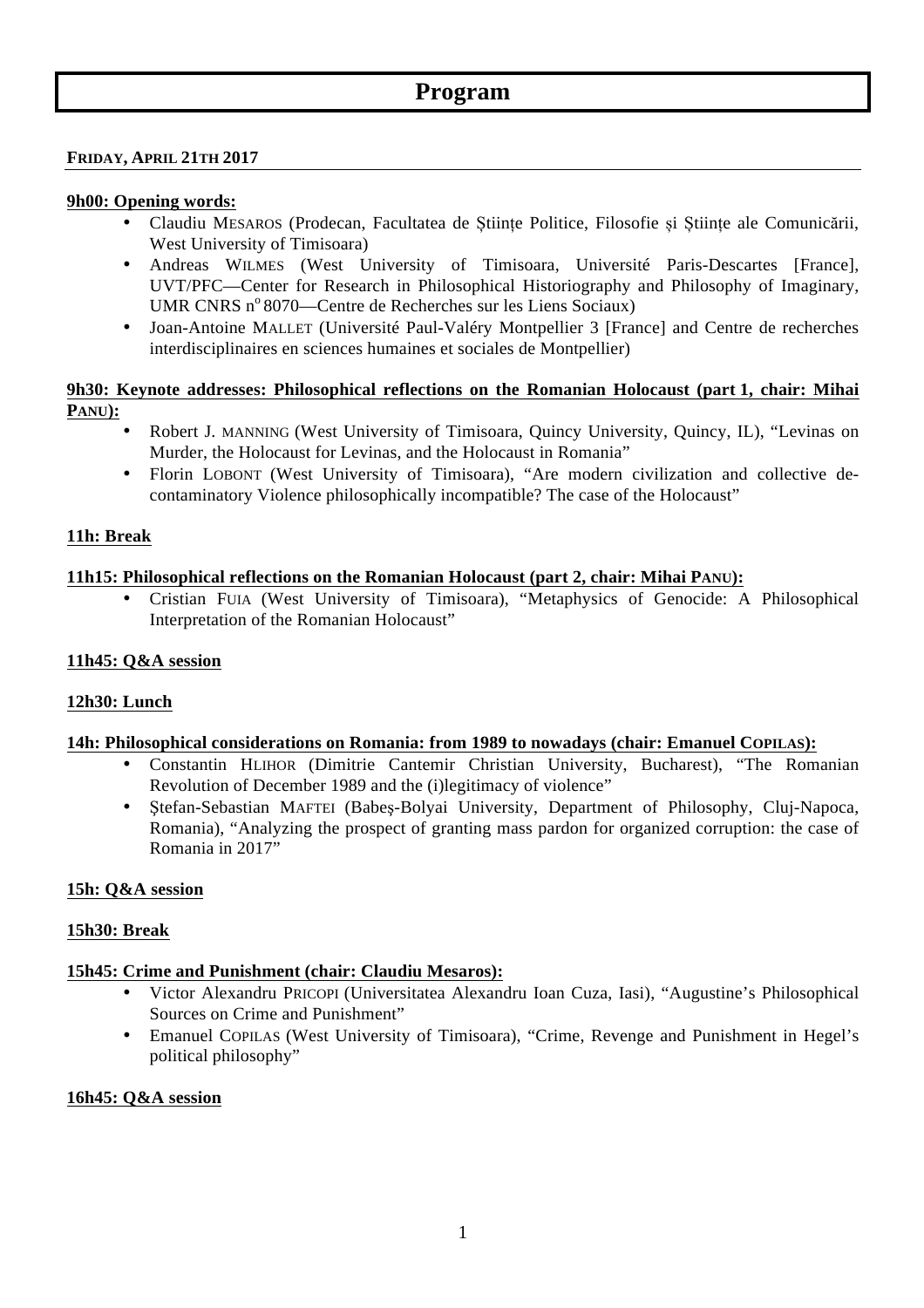### **9h: Crime in Ancient Greek Philosophy (chair: Andreas WILMES):**

- Joan-Antoine MALLET (Université Paul-Valéry Montpellier 3 [France] and Centre de recherches interdisciplinaires en sciences humaines et sociales de Montpellier), "Crime and retribution in Plato's theology"
- Claudiu MESAROȘ (Prodecan, Facultatea de Științe Politice, Filosofie și Științe ale Comunicării, West University of Timisoara), "Aristotle on Abortion"

### **10h: Q&A session**

### **10h30: Break**

### **10h45: Crime and violent images (chair: Joan-Antoine MALLET):**

- Andrea REISZ (West University of Timisoara), "Violence and hegemonic masculinity in Eastern European Cinema"
- Andrew KELTNER (West University of Timisoara), "Viral Videos and Sharing Violence"

## **11h45: Q&A session**

## **12h15: Lunch**

## **14h: Philosophical perspectives on guilt and extreme killing (part 1, chair: Robert J. MANNING):**

- Alexander KREMER (University of Szeged, Szeged, Hungary), Heidegger's Phenomenon of Guilt from Pragmatist Approach
- Victor MANCIU (West University of Timisoara), "An Inquiry into René Girard's anthropology of terrorism"

## **15h: Q&A session**

## **15h30: Break**

## **15h45: Final address: Philosophical perspectives on guilt and extreme killing (part 2, chair: Robert J. MANNING):**

• Andreas WILMES (West University of Timisoara, Université Paris-Descartes [France], UVT/PFC— Center for Research in Philosophical Historiography and Philosophy of Imaginary, UMR CNRS nº 8070—Centre de Recherches sur les Liens Sociaux), "The Social Construction of Serial Murder. A philosophical critique"

### **16h30: Q&A session**

### **17h: Conclusion**

- Claudiu Mesaros (Prodecan, Facultatea de Științe Politice, Filosofie și Științe ale Comunicării, West University of Timisoara)
- Florin LOBONT (West University of Timisoara)
- Robert J. MANNING (West University of Timisoara, Quincy University, Quincy, IL)
- Andreas WILMES (West University of Timisoara, Université Paris-Descartes [France], UVT/PFC— Center for Research in Philosophical Historiography and Philosophy of Imaginary, UMR CNRS nº 8070—Centre de Recherches sur les Liens Sociaux)
- Joan-Antoine MALLET (Université Paul-Valéry Montpellier 3 [France] and Centre de recherches interdisciplinaires en sciences humaines et sociales de Montpellier)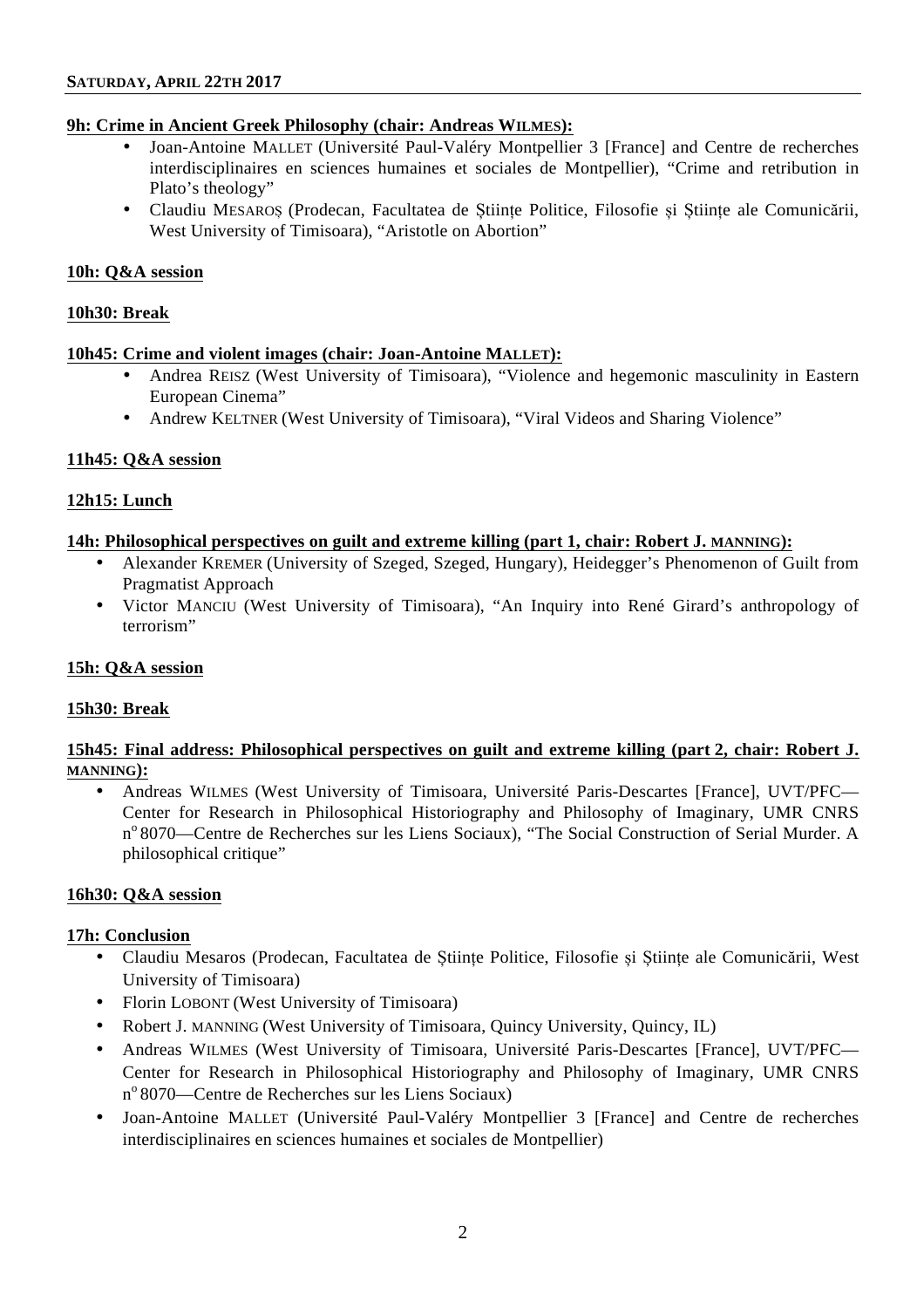This International Conference is conceived to offer participants a support for exploring ethical, political, epistemological and metaphysical issues regarding violent crimes. The conference's aims are: (1) to highlight novel philosophical approaches on crime in modern and contemporary Romanian history; (2) to foster discussions on the philosophical underpinnings of legal punishment and criminology; (3) to develop novel philosophical perspectives on extreme and violent crimes (terrorism, serial killing, genocides etc.). The conference welcomes academics and researchers from various fields (law, criminology, sociology, psychology, theology etc.) with a special interest for philosophical issues.

*We would like to thank the following institutions for their support:*

- Facultatea de Stiințe Politice, Filosofie și Stiințe ale Comunicării (Universității de Vest din Timișoara)

*- Centrul de Cercetări în Istoriografie Filosofică și Filosofia Imaginarului (Universității de Vest din Timișoara)* 

*- Centre de Recherches Interdisciplinaires en Sciences Humaines et Sociales de Montpellier (Université Paul-Valéry Montpellier 3, France)* 

> *Andreas WILMES Joan-Antoine MALLET Claudiu MESAROS Robert J. MANNING*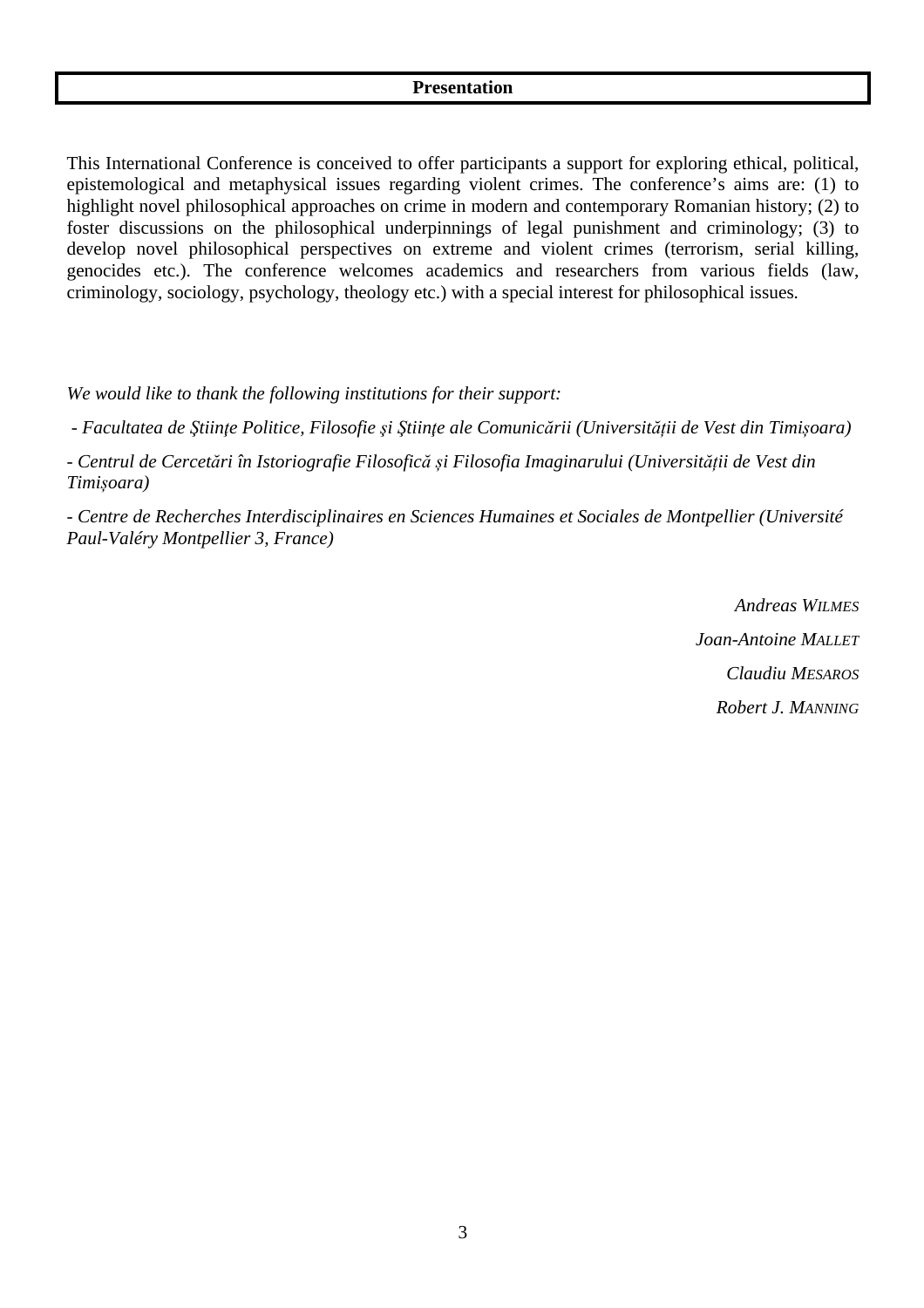# **Levinas on Murder, the Holocaust for Levinas, and the Holocaust in Romania**

Robert J. MANNING

## Department of Philosophy, Quincy University

Emmanuel Levinas is very well known for his ethical philosophy and for his famous account of the ethical meaning of the face of the Other as he describes it in *Totality and Infinity*. The darker side of Levinas' account of the relation between the self and the Other, the temptation to murder that Levinas says a few times also appears in the face, is most often passed over in critical evaluations of Levinas' famous work. In this paper, I will explain Levinas' view of the temptation to murder and his definition of murder in *Totality and Infinity*, an interpretation of murder he elaborates upon further in later essays and interviews. Then I will relate Levinas' interpretation of murder to the Holocaust as it was carried out in Romania, where the murder of Jews was for the most part not done in a distanced and technological manner as in Auschwitz, but much more often as direct, face to face killing.

**Keywords:** Levinas; murder; face; Jews; Romania; Holocaust.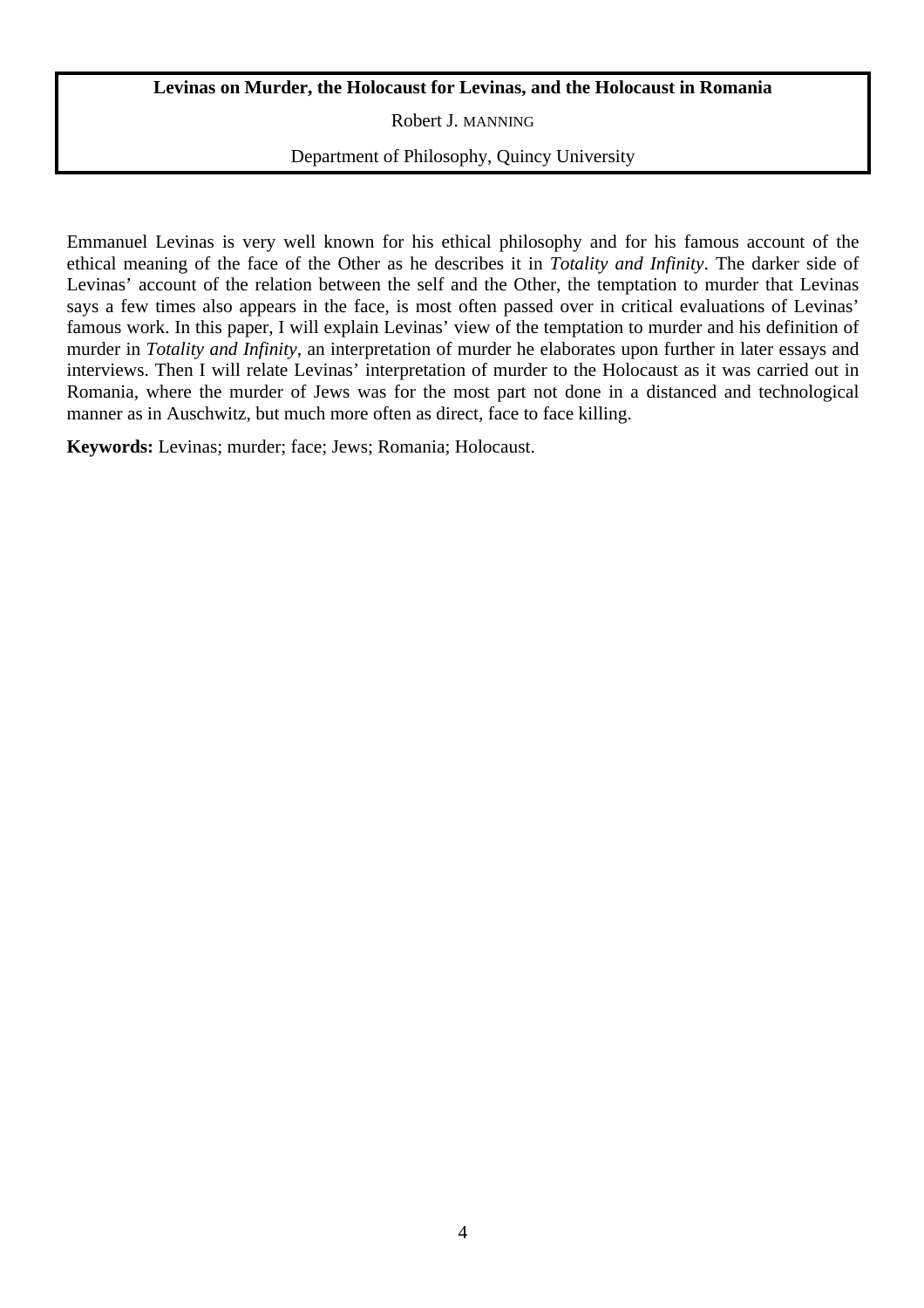# **Are modern civilization and collective de-contaminatory Violence philosophically incompatible? The case of the Holocaust**

Florin LOBONT

West University of Timisoara

The interpretation of World War II (proposed, among others by T. Judt, D. Diner, V. Tismaneanu) that sees it less as a classic conflict between the strategic and territorial ambitions of an aggressor state (Nazi Germany) and the struggle against occupation and exploitation of other states, but rather as a European civil war in which a racially-driven ideological vision of the future of Europe contested a previously dominant liberal individualist consensus, is proving immensely fruitful in terms of understanding the depth of destruction wrought and the resentments and after-effects of the war that can be felt in Europe even now (indeed, perhaps more so now than at any other time since 1945).

Starting from D. LaCapra's criticism of views on Holocaust violence based on the Foucauldian notion of "biopower" (most notably Z. Bauman and G. Agamben), this study argues that they do not explain satisfactorily aspects of the Holocaust that cannot be subsumed to the logic of modernization conceived in these (essentially Weberian) terms. Whilst this rather exaggerated emphasis on confined, positivistic, relatively antiseptic notions of biology, medicalization, and eugenics certainly accounts for a part of the drives to genocide, it "does not account for Nazi quasi-ritual horror at contamination, elation in victimization, regeneration or redemption through violence, fascination with extreme transgression, and equivocation or even at times ambivalence with respect to the Jew (who was seen as abject—even as a germ or vermin—but to whom erotic energies and incredible powers of world conspiracy were also imputed)" [LaCapra]. This is why we argue that theories of state-building, race-thinking and biopolitics must be seen in conjunction with violence, sacrificialism, scapegoatism, transgression, and the carnivalesque in order to gain a deeper insight into the nature of genocide. Arguably, this multi-faceted perspective sheds some light on the dangers posed by the contemporary relapse into the "decontaminatory" illiberal discourse and politics centered on an increasingly trumpeted "national identity crisis".

**Keywords:** violence, modernity, biopower, transgression, (de-) contamination.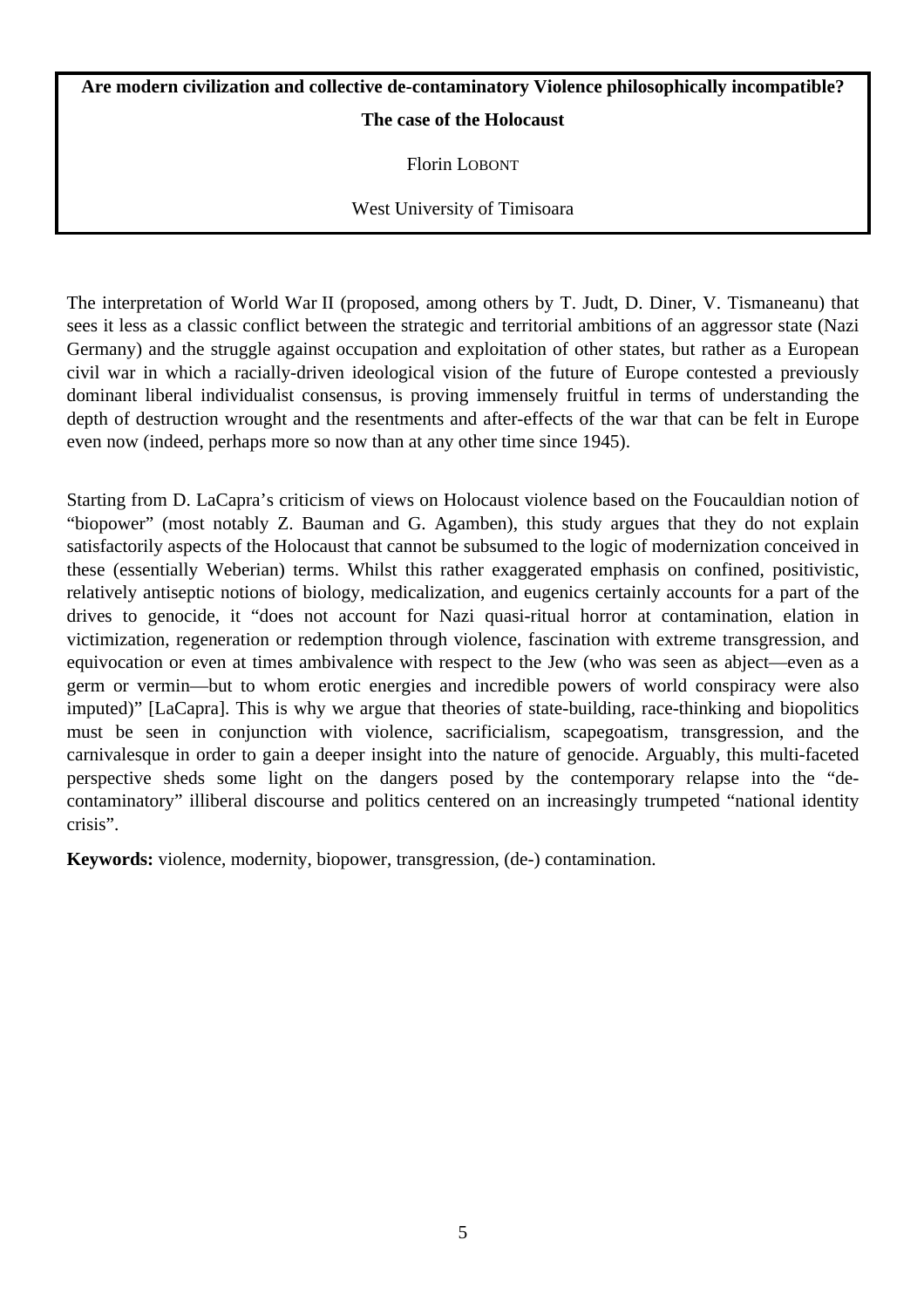# **Metaphysics of Genocide: A Philosophical Interpretation of the Romanian Holocaust**

Cristian FUIA

## West University of Timisoara

The proposed philosophical analysis of the extreme historical events such as the mass murder committed by the Romanian authorities during World War II in Transnistria (the territory between the Dniester and Bug rivers annexed by Romania after the Axis attack of USSR in June 1941) starts from the historical fact that most of these events occurred beyond the traditional and internationally recognized Romanian borders. There were also crimes inside of the Romanian state's borders (usually treated as accidental) but nowhere as vast and horrible as those occurred in Transnistria. Hence the question put forward, that is, if there is any possible correlation between the Romanian cultural subconscious perspective on space/place ("loc") and border ("hotar") on the one hand, and such events, on the other. The general influence of space on cultures was considered by many scholars such as O. Spengler, L. Frobenius, A. Reigl, W. Worringer, L. Blaga or C. Noica. Blaga introduced, for example in "Orizont si Stil", the notion of *cultural space horizon* referring to such a possible link. As in Romanian the word "loc" ("place-space") has more than 40 meanings covering all aspects of Romanian life, and that *space* has a special meaning in the Romanian cultural subconscious, it, together with other elements such as *border* ("hotar") are ontological foundations of the Romanian view of the *world* and *existence*. *The village* (and by its modern projective extension—the country) is an order, defined within and limited by, its *borders*. This represents the "good place", the safe and familiar horizon, "the hearth" that contains the house and the church and where everything is known. The Romanian world and order with their intrinsic, mirroring laws, do not exists beyond the border. Beyond the border is *devil's place*, a space where crime can and does occur and basically everything is possible, for the order/laws have no sway there.

In our view, the Romanian expression that things have "*to be in their place*" ("a fi la locul lor"), is crucial, as they have a natural order and a special place; *if they are not in place they have to be put in place (as a natural order*). In the Romanian traditional culture before World War II Gypsies and Jews were seen as out of place in the "Romanian house"; hence, to "put in place" an outplaced element means no more than displace it by pushing it in the ambiguous land *beyond the border* ("peste hotare" or "dupa hotar") place of exception, in this case its deportation beyond the border in Transnistria. This arguably also represents a possible explanation of why there are no consistent intentions to physically exterminate these populations, as simply pushing them over the border will already place them in an arbitrary space of ambiguity and disorderly existence where anything is possible (including your own unlawfulness towards them). As this newly conquered territory was only starting the process of acquiring the Romanian order, is it possible that, during this interim (of provisional exception), all people displaced on it were (subconsciously) viewed as "*ontologically" un-protectable*? Was this a result of the perception that the Romanian (that is, proper) existence stops at the border, and that you do not have to actually plan to kill somebody in order to make them "disappear" as persons against whom nothing arbitrary can happen?

**Keywords:** subconscious, space, border, order, law, genocide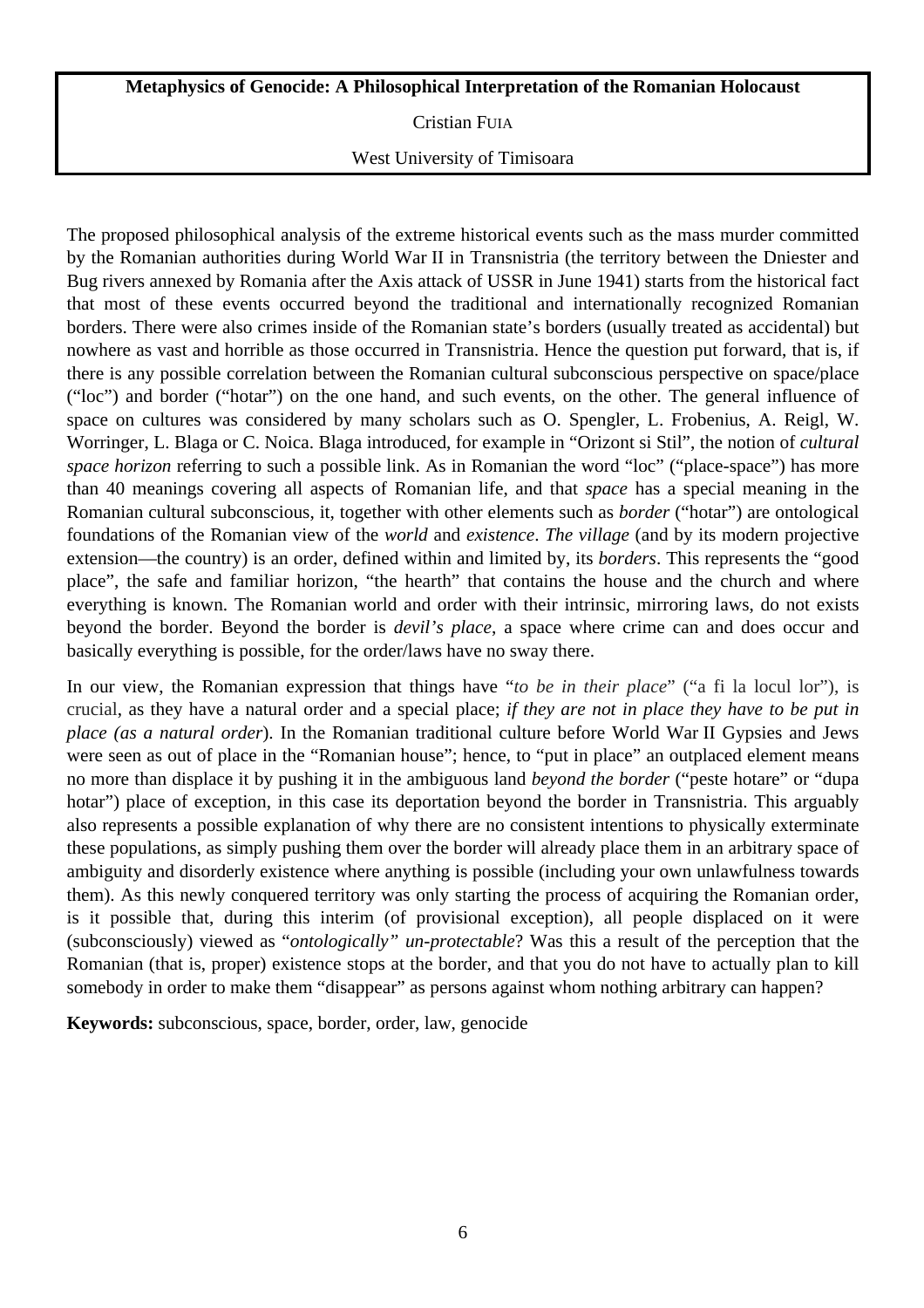## **The Romanian Revolution of December 1989 and the (i) legitimacy of violence**

Constantin HLIHOR

### Dimitrie Cantemir Christian University, Bucharest

This paper proceeds from two fundamental assumptions. The first of these is that states seek to exert a monopoly over legitimate violence. This is an idea with a long history going back to the foundational works of Max Weber and associated most recently with numerous studies by Charles Tilly and Johan Galtung. It stems from the fact that a violent act in and of itself is either lawful or criminal depending on the dictates of the state as expressed in law. States, then, determine the legitimacy or illegitimacy of violence, deeming acts committed by state agencies such as the military and the police as lawful, while those perpetrated by others as criminal. States, then, strive to create a situation where there is a single node of legitimate violence, and where multiple nodes exist, they often did in the past—it strives to suppress them. The second assumption is that understanding how regimes of violence change over time is critically important. In regards to this article, I suggest that revolutions create a void, and that they represent a transitional and transformative moment. Whether an insurrection fails or is successful, a process of state formation or reformation ensues in its aftermath, and an essential part of that process focuses on regimes of violence. It is through the process of state (re) formation that the institutions at the center of the regime of violence take shape and form and, by so doing, create a new political regime which gains the legitimacy over violence.

**Keywords**: revolution; political violence; structural violence; regime of violence.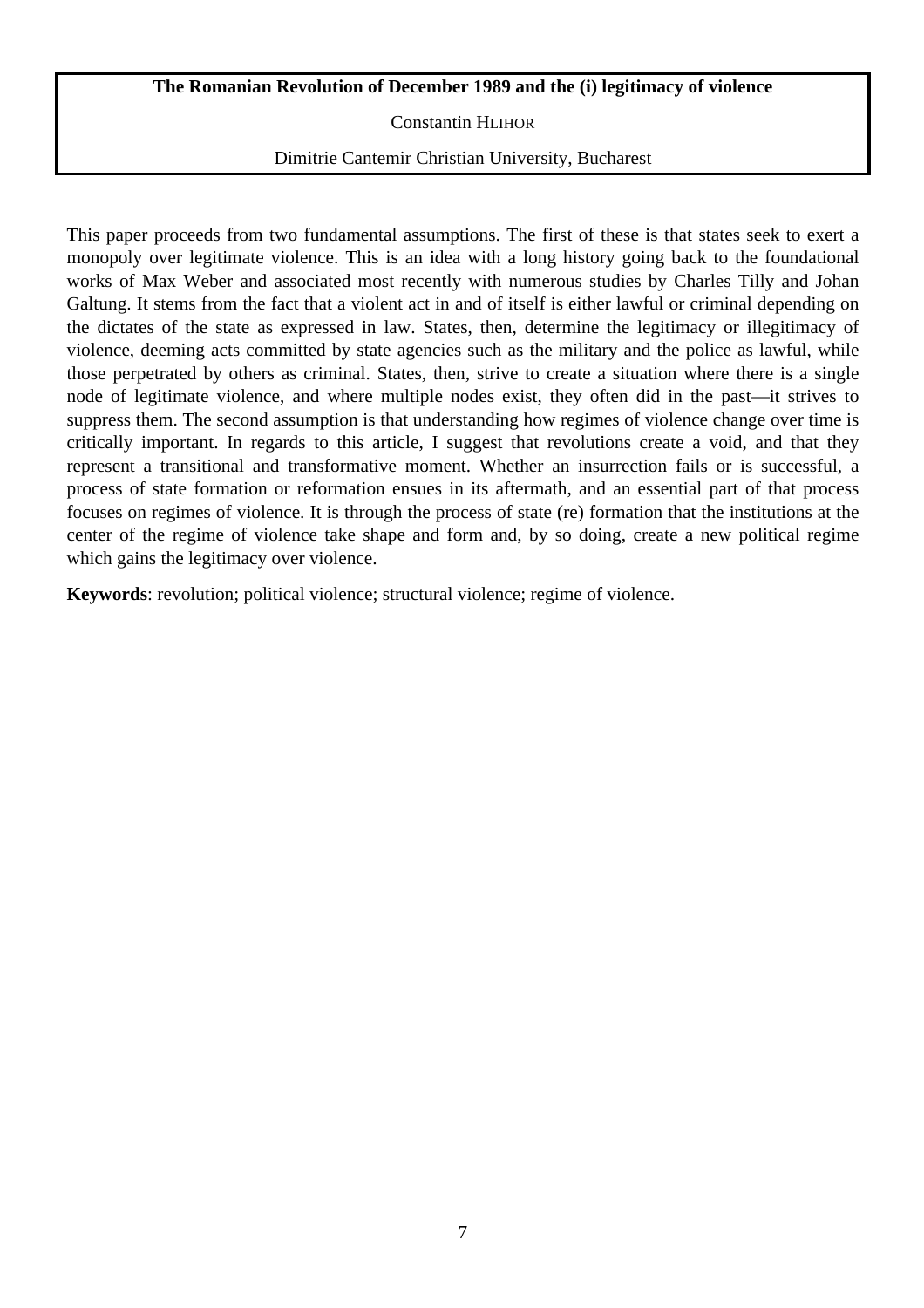## **Analyzing the prospect of granting mass pardon for organized corruption: the case of Romania in 2017**

## Ştefan-Sebastian MAFTEI

## Babeş-Bolyai University, Department of Philosophy, Cluj-Napoca

The paper analyzes amnesty and pardon as judicial strategies with a special focus on the mass pardon proposed by Romania's left-wing government in January 2017. Judicial literature and judicial practice traditionally see amnesty and pardon as exceptional judicial practices, usually enacted in situations where the common rule of law approach is unable to offer a satisfactory solution to an inescapable judicial conundrum. A survey of the literature will reveal serious historical differences between the US and the European judicial treatment of amnesty and pardon. In Europe, for example, there is a historical tradition in granting credibility to amnesty or pardon not just in cases of transfer of political power or exceptional political events (war, civil war, fall of a dictatorial regime etc.), but also is situations where the normal legal order is in power, yet extra-judicial constraints (e.g. prison overcrowding) generate the need for official legal pardon or amnesty (the case of Italy in 1986 and 2016). However, legal experts contend that there are downsides to a legal amnesty, such as deterrence, incapacitation or undermining the legitimacy of the rule of law (Jonathan Simon). In view of all these, the Romanian situation of mass pardon in 2017 offers us a perfect example of how *not* to grant a legal mass pardon, especially when a great part of the crimes addressed by this legal act are crimes of organized corruption perpetrated by state officials. The paper will take into consideration the downsides of mass pardon enacted by a government's order, bypassing parliament and legal institutions, in January-February 2017, especially when it is related to a quasi-political pardon of ordinary corruption crimes. In sum, the basic philosophical argument against mass pardon of political corruption is twofold: first, a mass pardon in this situation will seriously affect the legitimacy of law; second, a mass pardon is an attack to the relevance of punishment in the process of upholding the law, due to the fact that the principle of *sine poena nulla lex* is seriously undermined by the granting of mass amnesty or pardon.

**Keywords:** Romania; corruption; amnesty; pardon; political corruption.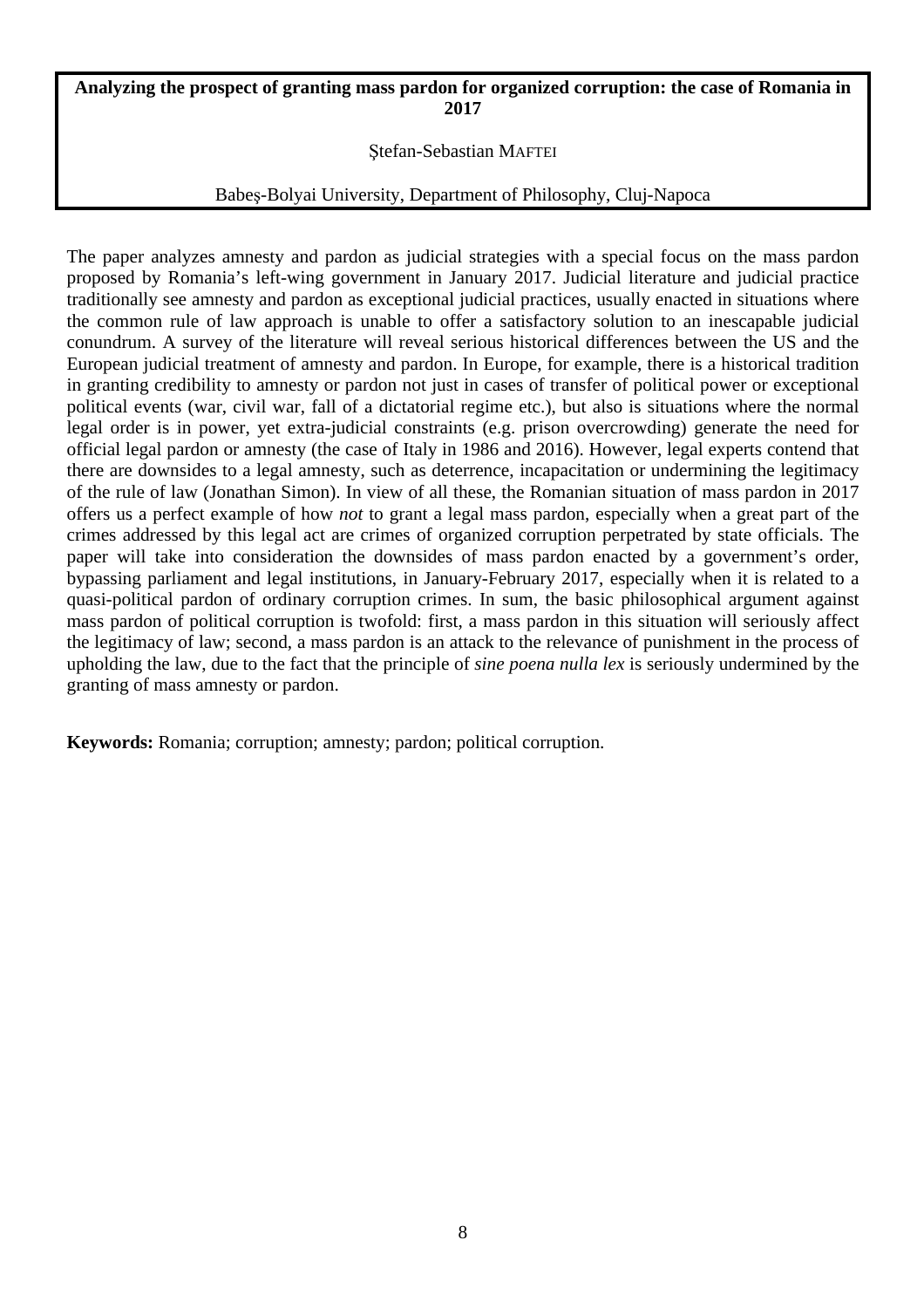# **Augustine's Philosophical Sources on Crime and Punishment**

Victor Alexandru PRICOPI

University Alexandru Ioan Cuza, Iasi

A favorite theme of Augustine's thought is the problem of evil and sin. Behind Augustine's conceptions on moral evil, crime and punishment there is a whole philosophical conception on this topic. In *Confessions* and *City of God*, he often discusses the themes of crime and punishment, and at first glance, the intellectual sources of his thought are easily identified in Plato, Aristotle and Cicero. In this study, we want to analyze what philosophical ideas, related to this topic, are taken by Augustine from the philosophical tradition.

**Keywords**: St Augustine; Sin; Crime; Punishment; Morality; Laws.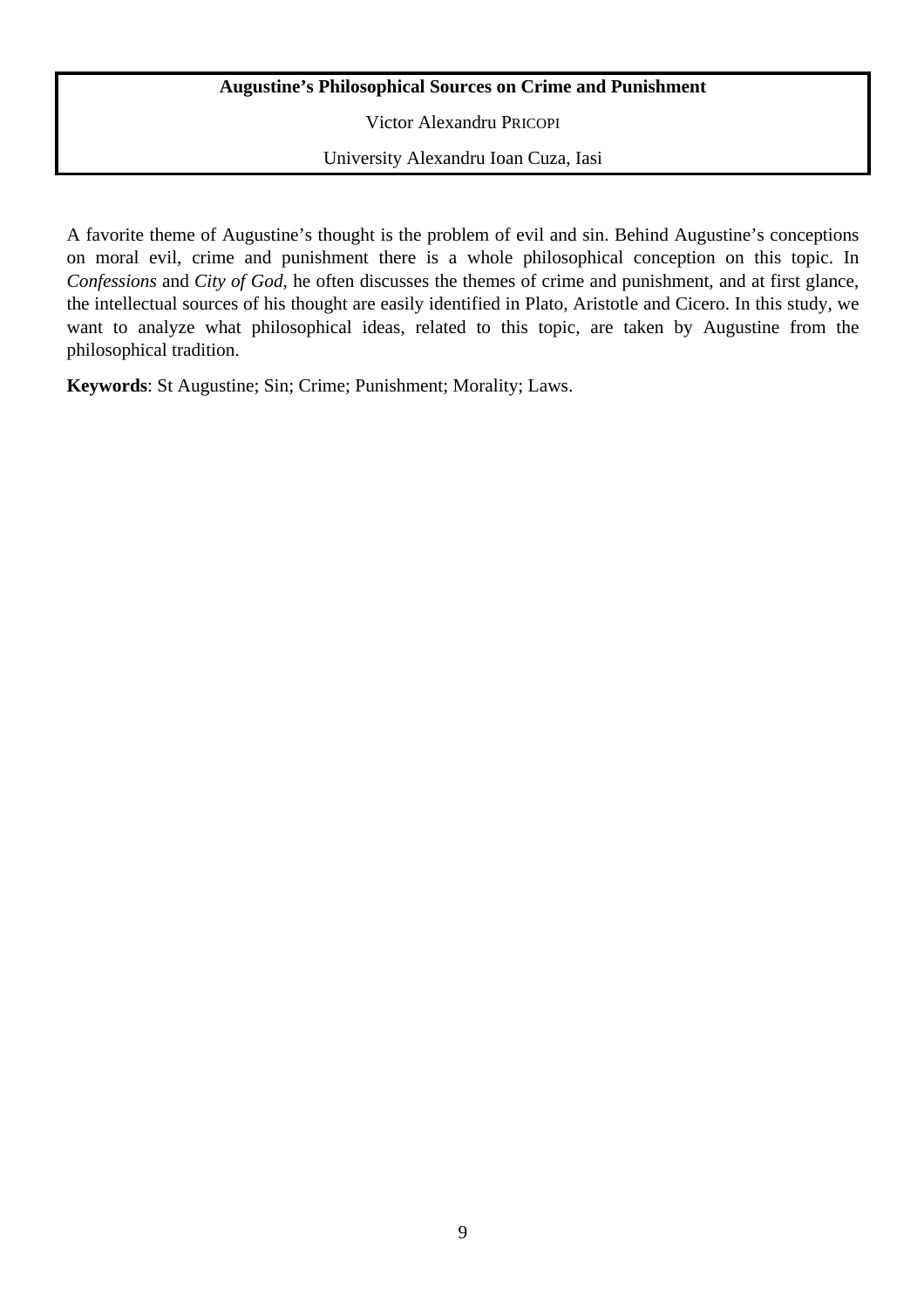# **Crime, Revenge and Punishment in Hegel's political philosophy**

Emanuel COPILAS

West University of Timisoara

G.W.F. Hegel's interpretation of crime is strongly correlated with his whole political philosophy. For this important German philosopher, whenever a crime is committed, it is not the particular, the intellect, which is injured, but the universal, reason historically anchored in the form of right as it exists and functions in a certain state during a certain period of time. This may seem a strange neglect of the individual himself but, as Hegel argues in his *Principles of the philosophy of right*, the citizen and his right to property is the most important asset of a state. So how it is that, when a citizen is injured, this affects more the universal principles of justice than the individual himself? And why the proper punishment for a crime is not the subjective revenge of the apparently less important citizen, but proper punishment according to law? These are just some of the questions my paper aims to explore.

**Key words**: Hegel; intellect, reason, the ethical, civil society, liberty, necessity; legal punishment.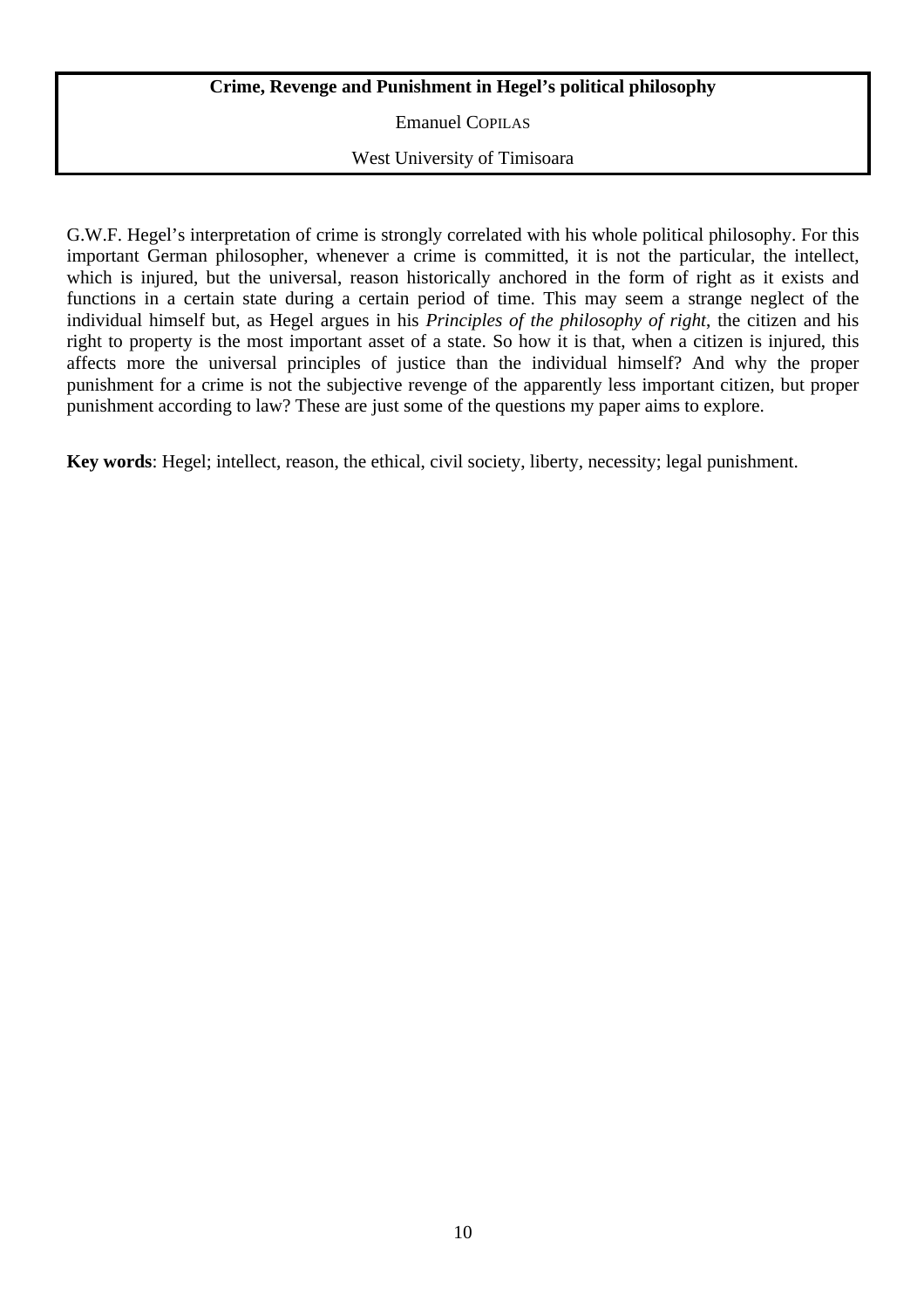# **Crime and Retribution in Plato's Theology**

Joan-Antoine MALLET

Centre de Recherches Interdisciplinaires en Sciences humaines et Sociales de Montpellier (EA 4424), Université Paul-Valéry Montpellier 3

The goal of this presentation will be to shed light on some paradoxical aspects of Plato's conception of retribution and divine power through the example of crime and, more generally, human behavior.

At the very end of the *Republic*, Plato presents the myth of Er showing how and why souls, according to their previous life, will get a new life. The new life of the soul is not assigned by some divine power but chosen by the soul itself. However, this choice doesn't seem to be a totally freewill choice, but rather determined by what has experienced the soul during its previous life. For instance, if the soul has been in the past related to some sort of crime, it has developed a deficient disposition which will lead it to make a mediocre choice concerning its future life. Then, when the choice is made, it is sealed by Clotho, one of the daughters of Anankè (Necessity) and there is no way for the soul to change it. In fact, the choice of the soul is partially free and determined. On the one hand, each soul can choose the life it wants but, on the other hand, this choice depends on its disposition and divine seal. In this context, how does Plato conceive human responsibility? Why is human responsibility related to some theological doctrine?

This approach is even more puzzling because it mixes at the same time elements from ancient religious beliefs like Moira, Tuchè, Anankè and daimon, and elements which seem to be more genuinely platonic like the whole reflection about justice as a way to establish a good political regime. Why does Plato refer to such beliefs to justify the superiority of justice over injustice? Does he modify these beliefs or does he provide a faithful description of the religious doctrines of his time?

To answer these questions, I will try to show that Plato, in order to justify his revolutionary political project, refers both to an ancient religious legacy but, also, develops on some points his own religious views.

**Keywords:** Plato; retribution; theology; moira; anankè.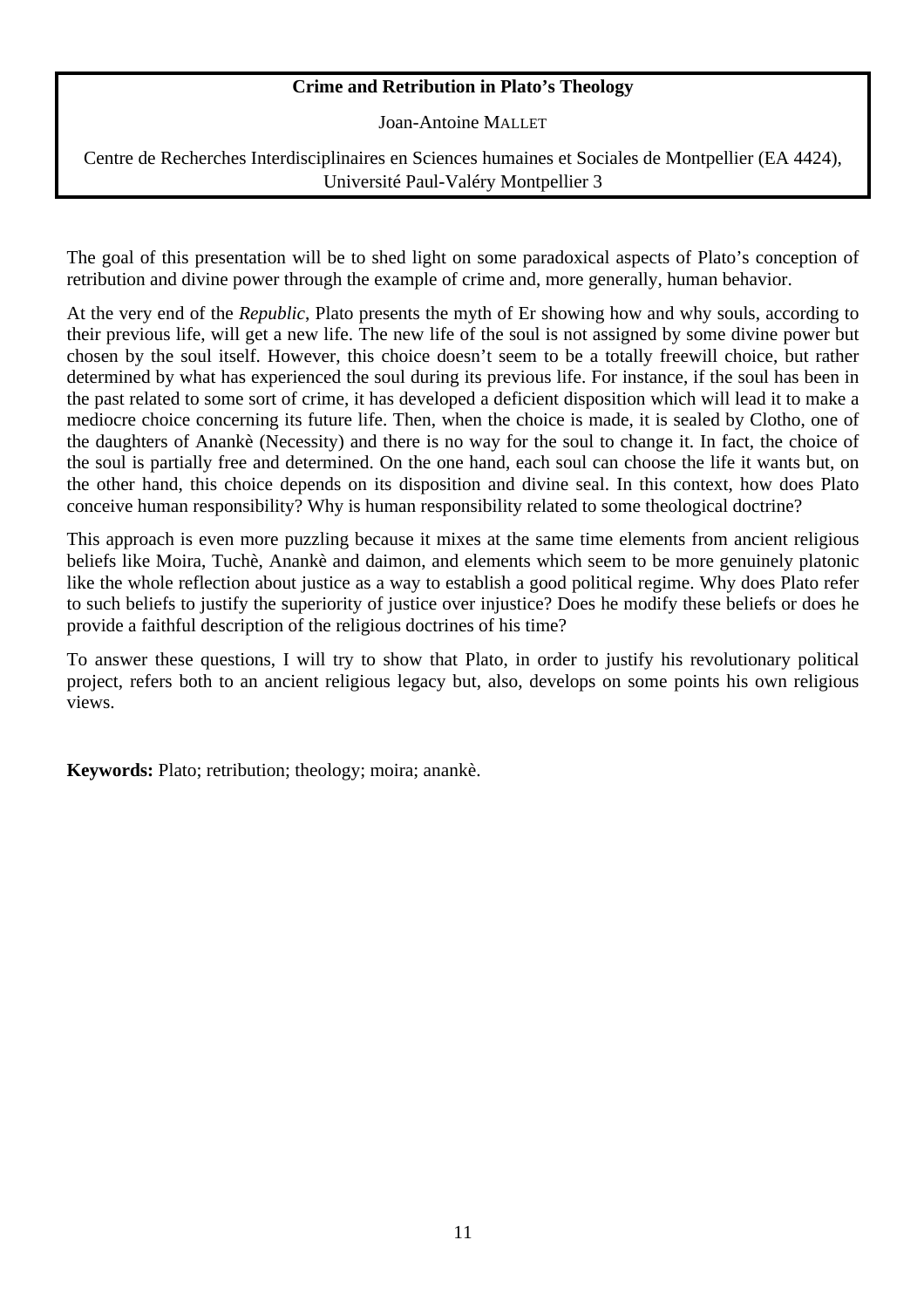## **Aristotle and the problem of abortion**

Claudiu MESAROS

West University of Timisoara

As Aristotle's views are considered to be unclear and sometimes inconsistent, I propose a study on Aristotle's considerations on the status of the embryo as a living being and consequently his conclusions on the opportunity of abortion in human society, especially trying to show the fact that there is a real critical Aristotelian debate on the problem, based on key concepts of potentiality and relation of body and soul. I This debate is relevant for the social practices of the time, and the discussion whether there is a pro-life option in Aristotle or not is still open, to the extent that the Aristotelian context of the discussion has a peculiar relevance, if any, to contemporary debates. The relevant texts are to be found both in ethical treatises like *Politics* (VII, I) and in the biological ones like *Historia Animalium* (583b10-20).

**Keywords:** Aristotle; abortion; body; soul; ethics.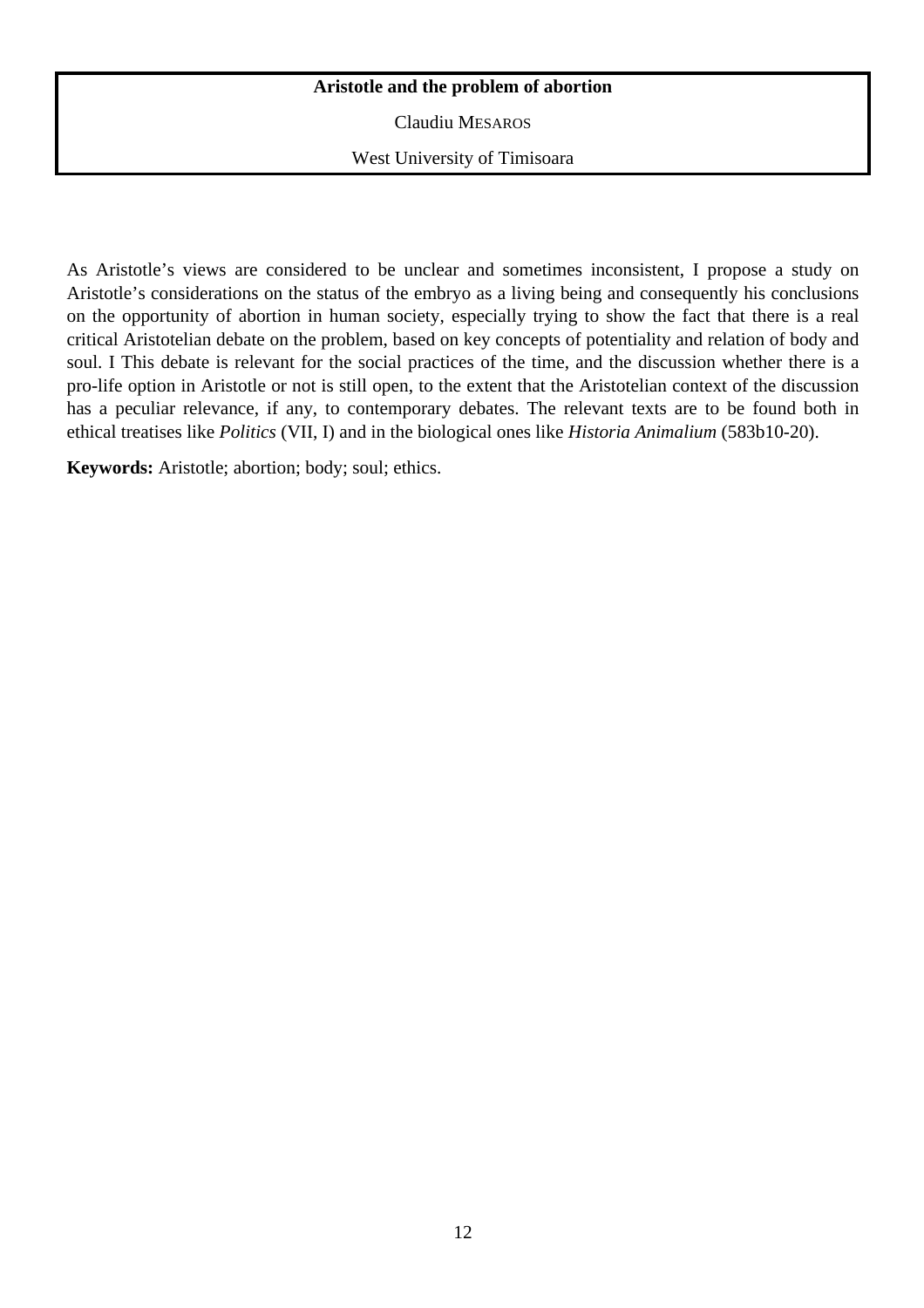## **Violence and hegemonic masculinity in Eastern European Cinema**

Andrea REISZ

# West University of Timisoara

The purpose of this paper is to analyze and deconstruct the imagery of hegemonic masculinity and violence in Eastern-European cinema. The term "hegemonic masculinity" was introduced in the gender studies discourse by Raewyn Connell in 1995 with her acclaimed and discussed book "Masculinities", and refers to the cultural practices that determine a dominant position of men in relation to women and to other marginalized men. In this context violence (physical, verbal, institutional) can be seen as a form of enactment of hegemonic masculinity. These hierarchic relations are culturally disposed, therefor historically variable.

This paper draws upon Judith Butler's assumption that gender and sexuality are performative. In this sense can we say that violence is a performance of gender identity? Is it therefore culturally variable? The focus will be put on the construction of male identity shaped through practices of violence. Film depicts gender inequality, reinforces and negotiates traditional gender roles but also legitimizes violence and transforms violence into spectacle. It is an important source of analyzing social structures and the discourses related to masculinity and violence. Using case studies from Eastern European cinema, this article will try to expose the filmic strategies and the discourses related to hegemonic masculinity.

**Keywords:** Judith Butler; gender studies; cinema; hegemonic masculinity; violence.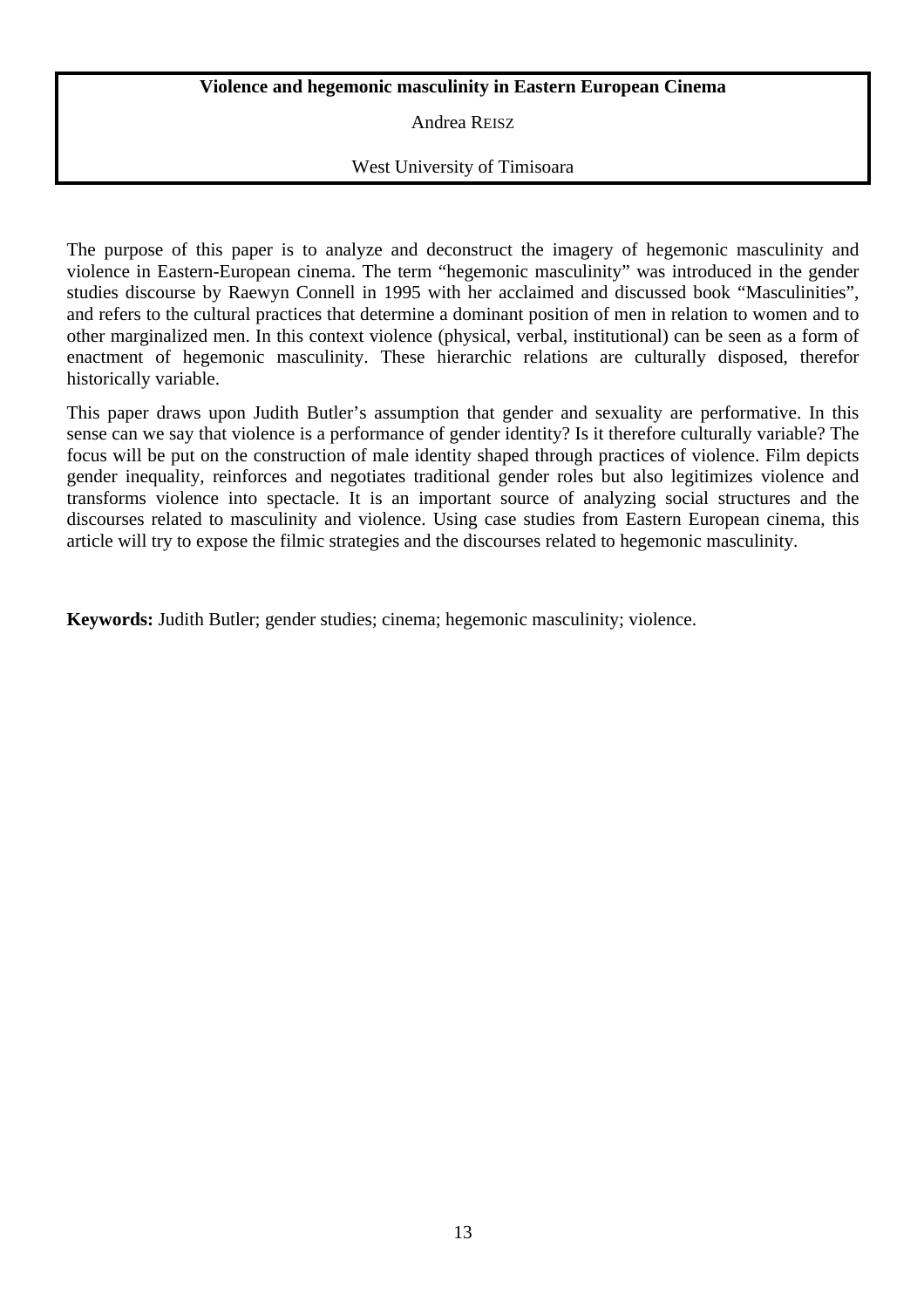# **Viral Videos and Sharing Violence**

Andrew KELTNER

West University of Timisoara

In the viral video age we have seen a revolution occur across the Arab world from images captured on cell phones. Resulting the first viral video of a nation's leader Muammar Gaddafi, being killed. Terrorist organizations post executions and use social media to promote their message. Mexican cartels show executions of *campesinos* as scare tactics to gain political control. Public beatings have been shown live via Facebook. Religious intolerance and violent dogmatic judgement are videoed to their pervasive nature. While these actions themselves are not new to human nature, The accessibility to see and create these images is. One could imagine Pal Pot or the 30 September Movement (whose death squad leader revelled in the attention of the documentary Th e Act of Killing), the Hutus and Tutsis or the Bombing President Allende of the Palacio de Moneda in Santiago, Chile all being online if the opportunity had been in place. What would the effect have been of seeing these images virally? How would the Khmer Rouge been dealt with? Would Latin America had a different history through the 70's, 80's, and 90's with the USA had their been cellphone videos? This form of counterfactual reasoning raises the issue of the impact of violent images has on our perception of reality. And the creators of these images raise our attention to possibly a new reality in and of itself. The aim of our proposal is to inquire this ontological problem by confronting the philosophical viewpoints of scholars such as Baudrillard, Ian Hacking and Susan Sontag.

**Keywords:** violence; viral videos; social media; politics; postmodernism; Baudrillard; Hacking; Sontag.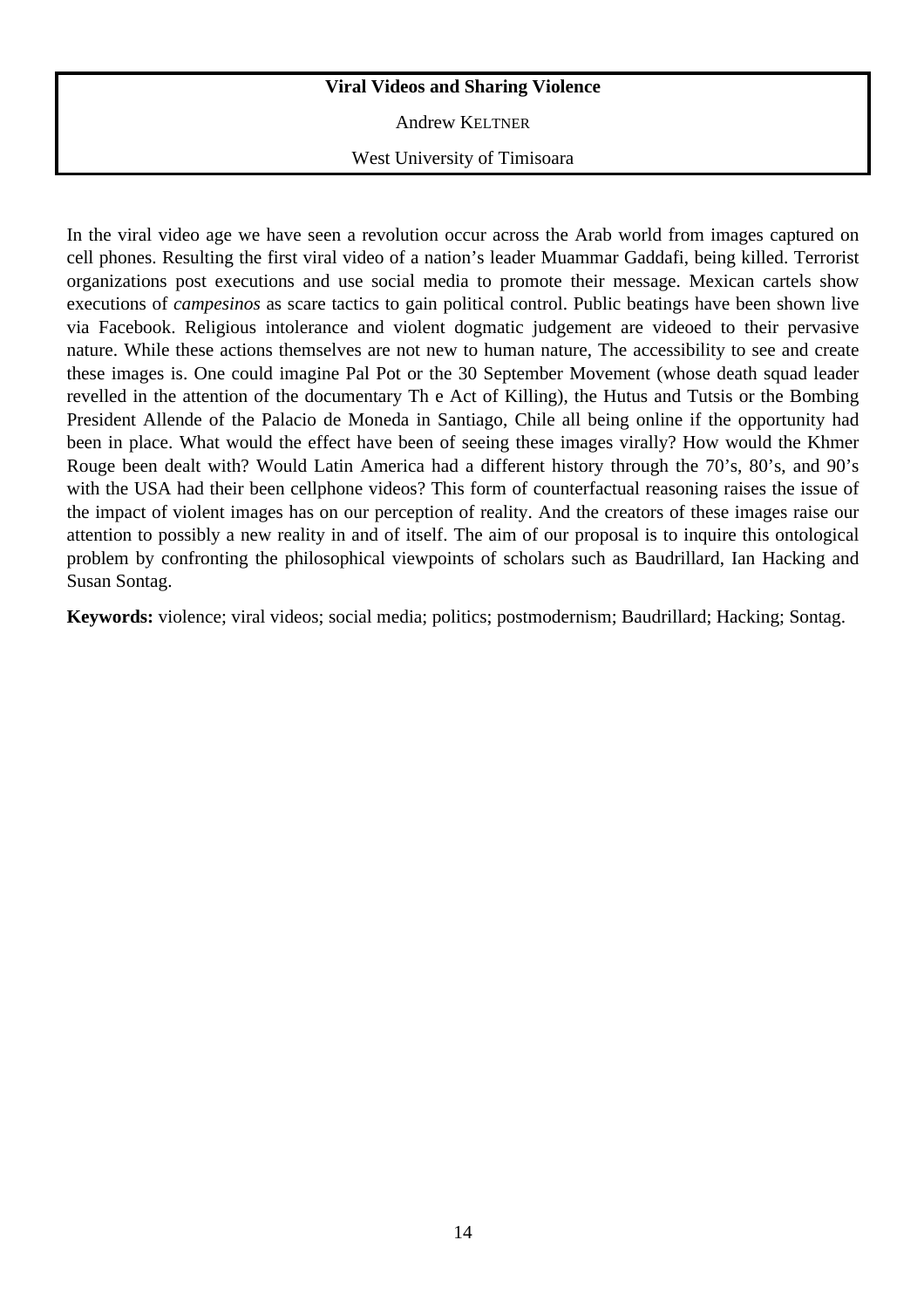## **An inquiry into René Girard's anthropology of terrorism**

Victor MANCIU

## West University of Timisoara

For René Girard, Radical Islamic terrorism is symptomatic of the general loss of efficacy of the scapegoating mechanism in our contemporary world. Terror attacks fail to generate the powerful and violent unanimity against victims which enabled sacrificial and archaic religions to maintain their social order. Nowadays, argues Girard, violence can no longer be contained through violent means. War, taken as a more or less structured ritual, tends to fade out in favor of a more tragic multiplication of mimetic conflicts: like the terrorists, the West emphasizes the notion of just war; suicide bombing mirrors the new technological age of "surgical strikes"; the biographies of terrorists often show that the hatred towards capitalist Western countries is nonetheless tinged with some form of envy. This increase of symmetry in modern conflicts constantly entails the risk of a global and apocalyptic "undifferentiation" where men become more and more identical in their appeal to violence.

Clearly for Girard terrorism is an extreme form of denial of the Christian demystification of sacrificial mechanisms. However, in his late career, he also confessed several times that modern terrorism remains an enigma for him. How can we interpret this statement? Is the mimetic theory somehow unable to fully explain modern terror attacks? Did Girard mainly wanted to stay cautious due to the lack of sufficient empirical and psychological studies on terrorism? Or shall we say that although terrorism can be explained through various (mimetic) causes, its violence is without reasons? The aim of this contribution is to explore these issues by confronting Girard's views on terrorism with other notable philosophical perspectives (Habermas, Derrida, Schmitt, Walzer, Žižek etc.).

**Keywords:** René Girard; Terrorism; War; Mimesis; Habermas; Derrida; Walzer; Žižek.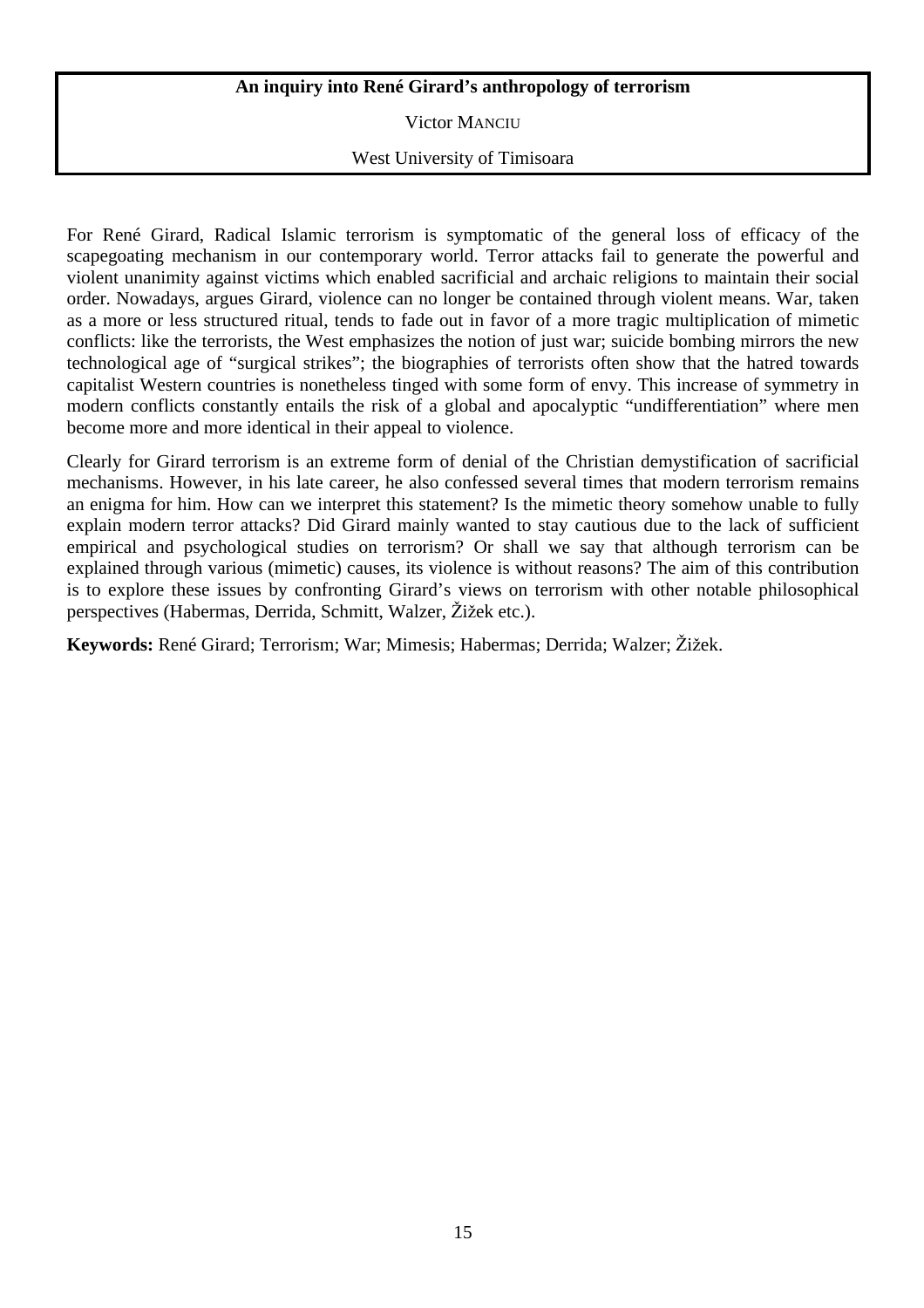# **Heidegger's Phenomenon of Guilt from Pragmatist Approach**

Alexander KREMER

University of Szeged

What is guilt? Guilt, in the most general sense, could be regarded as a deliberate or negligent offense of the rules. The rule can be either a community or a private rule. If it was set up with a serious decision, we could consider its offense as guilt. As many rules exist as many forms of guilt, we can speak about. At the same time, we have to distinguish between guilt and evil since guilt can be committed only by a conscious being. St. Augustine also differentiates in his *Confessions* between the cause of guilt and the cause of evil. He thinks that free will causes guilt, and evil is considered as the lack of being, that is, as the lack of God. From a moral point of view, guilt is basically an offense of moral norms of a human community that is made possible by our relative freedom.

However, in Heidegger's *Being and Time* we find not a moral concept of guilt, but guilt as an ontological phenomenon. Heidegger states, on the one hand, that every human being is guilty in an ontological sense, and nobody can avoid it. On the other hand, the ontological guilt is the precondition of every particular form of moral and legal guilt. In his opinion, we could not become guilty legally and morally if were not guilty in the ontological sense.

Can we really speak about such a strict connection between the existential-ontological guilt and the moral, legal guilt? Is the former one certainly the precondition of the latter ones? Richard Rorty criticizes Heidegger's view. I will show you Rorty's arguments in the last part of my lecture.